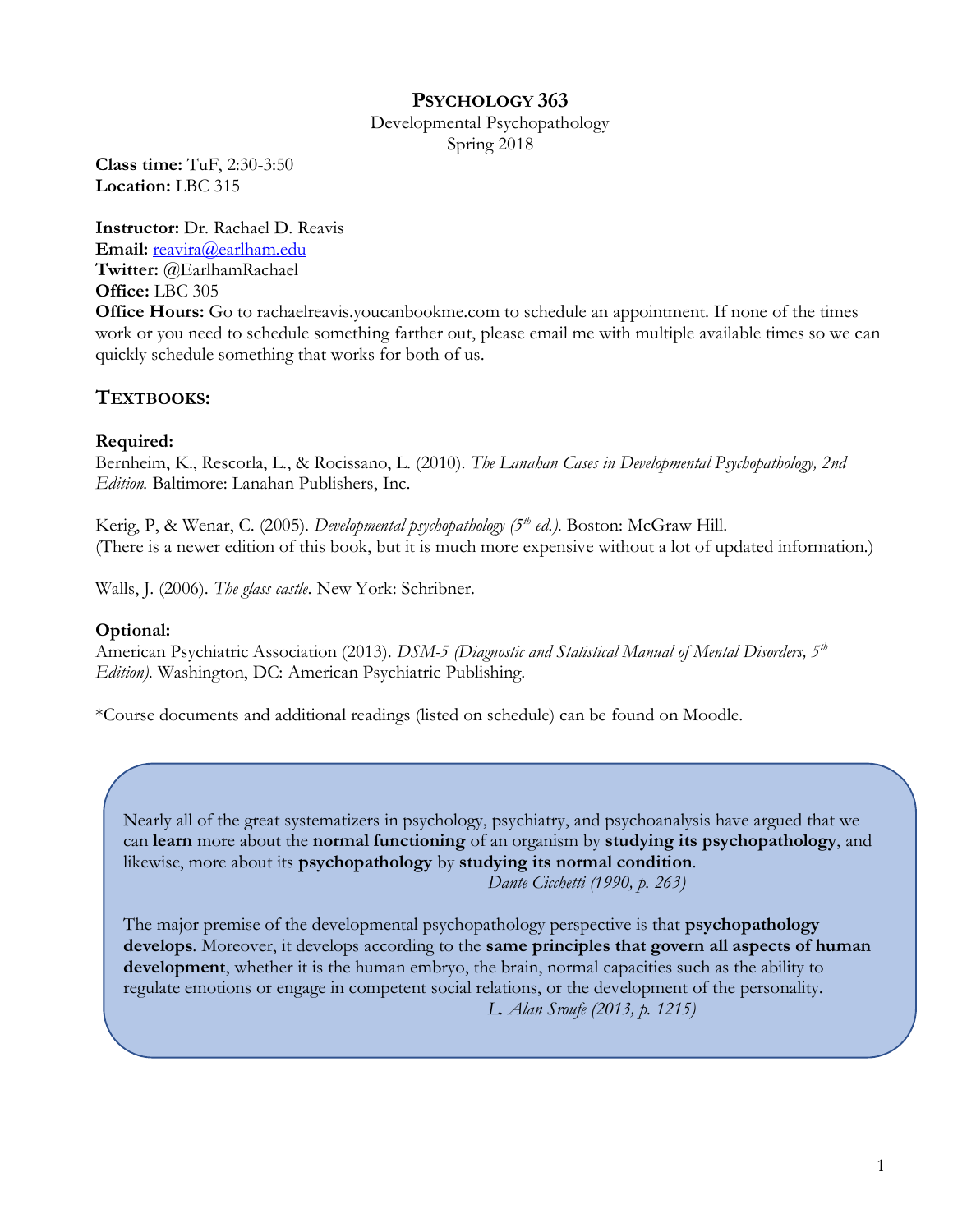# **COURSE DESCRIPTION & OBJECTIVES:**

My primary goal for this course in developmental psychopathology is to introduce you to research, theory, and clinical evidence about developmental pathways that result in maladaptive behavior in childhood and beyond. Although this is a lifespan perspective, the main focus of the course will be on childhood and adolescence. The course will be run in a conference-lecture format. In practice, this means that I will lecture when I feel it is needed to provide the necessary background and foundation for our discussion and when it is useful in answering the questions you raise, but I expect you to ask questions, comment, and come to class prepared to engage in discussion. You will be making a few formal presentations throughout the semester so that you have an opportunity to share your thoughts about our research articles and your service learning placements, and get feedback on your conceptualization and presentation skills.

## **SPECIFIC COURSE GOALS**

By the end of the semester, you should be able to:

- 1. Critically evaluate assumptions underlying definitions of abnormality/disorder.
- 2. Understand the developmental psychopathology framework and appreciate the complex interplay between normative and non-normative development.
- 3. Understand the role of risk and protective factors in development and in the development of psychopathology in particular.
- 4. Understand the role of prevention and intervention in child and adolescent mental health.
- 5. Describe and evaluate current diagnostic criteria for the major groups of disorders relevant to child and adolescent populations.
- 6. Identify and apply major theoretical approaches to understanding and treating disorders.
- 7. Describe and evaluate empirical methodologies relevant to the study of psychopathology.
- 8. More fully empathize with individuals living with psychological dysfunction.

## **EARLHAM LEARNING GOALS**

### • **Communicate**

- o Students will communicate their knowledge and critical thinking through a variety of means, including class discussions, journals, several papers, and class presentations.
- **Investigate**
	- o Students will investigate a topic of their choosing that is not covered in class. They will also investigate an additional topic relevant to their placement and class material.
- **Integrate**
	- o Students will integrate their field/service-learning experience with class material and readings.
- **Diversify**
	- o Students will have the opportunity to push themselves out of their comfort zones, either by working with populations with which they are unfamiliar and/or by taking on responsibilities in the placement. Students must take it upon themselves to expand their experiences through the service-learning placement.
- **Reflect** 
	- o Students will reflect on their experiences in the service-learning placement, including reflecting on their own values, goals, and assumption
- **Apply**
	- o Students will apply what they have learned about psychopathology to specific cases in their reading, during class, and through their service-learning placements.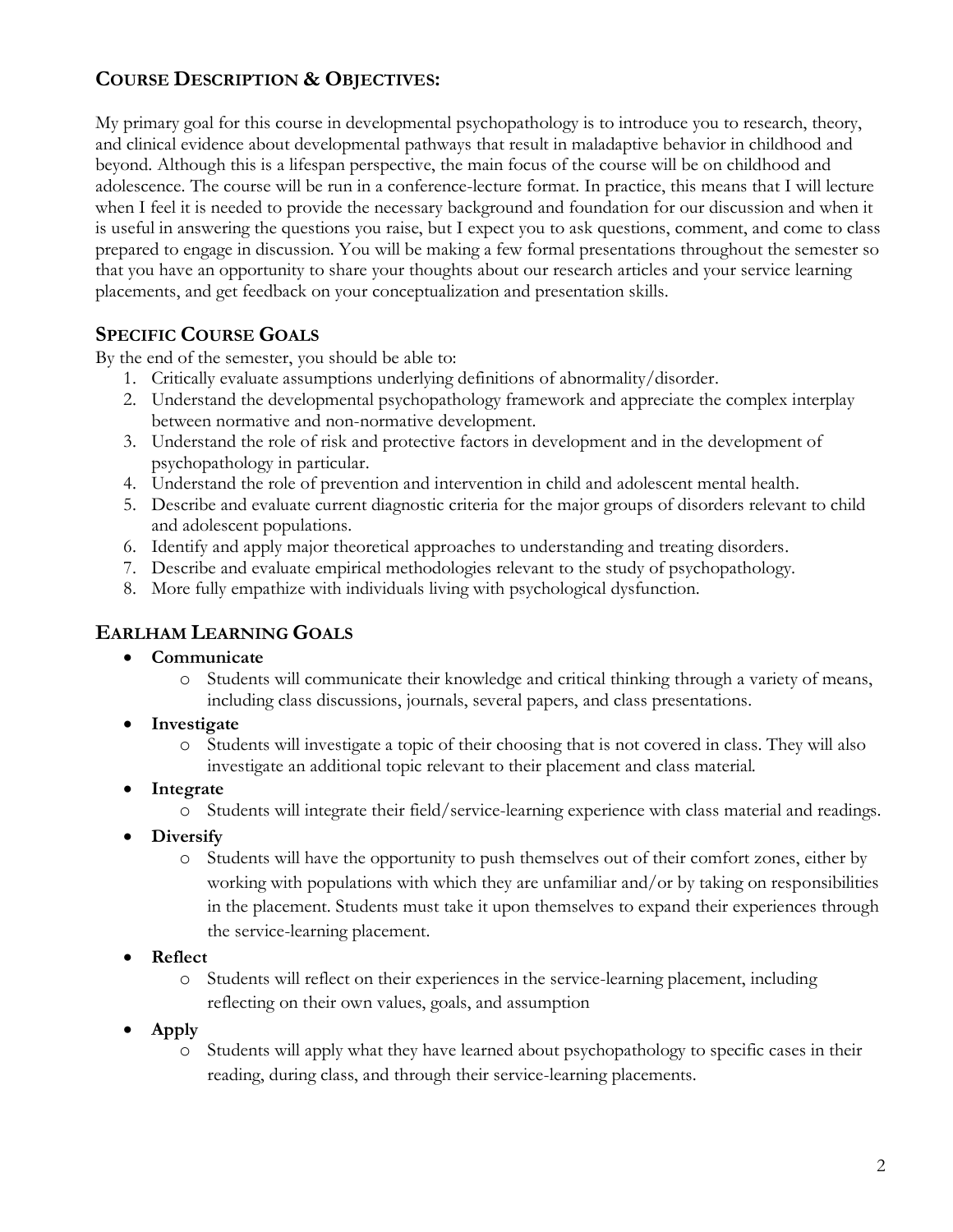# **COURSE CREDIT EXPLANATION**

This is a 4-credit course. The expectation of credit hours is [defined federally](http://www.ecfr.gov/cgi-bin/text-idx?rgn=div8&node=34:3.1.3.1.1.1.23.2) and states that there are two hours of outside work per hour of class. The first three credits are for our class time (3 hours per week) plus reading, writing, and preparation outside of class (6 hours per week). The fourth credit is for your servicelearning placement. Your volunteer hours (2 hours per week) plus journal writing (1 hour per week) fulfill that credit. Thus, the expectation is that you are in class, volunteering, or working on assignments 12 hours per week for this course.

# **EVALUATION**

### **DISCUSSION LEADING.**

Regardless of whether you are more interested in the research or clinical aspects of developmental psychopathology, to be an informed scholar or clinician you need to be able to read and interpret empirical research. To help you develop your skills in this area, **twice** during the semester you will be asked to closely analyze one of our additional readings.

- For almost every topic, we will be reading an empirical or theoretical article in addition to our chapter reading. Although everyone is expected to read these articles each week, **twice** during the semester, you will be asked to lead discussion for that article with 1-2 of your classmates. You will have a 50- to 75-minute period to lead discussion. Some of the articles will have fairly straightforward methods sections, but some of them will be complex. There will be walkthrough videos on Moodle to help you interpret the paper. In some cases, I will also begin the class by clarifying any questions you have about the methods. You should **consult the rubric** and see me with any questions. **Discussion leaders are expected to meet in advance and plan out discussion.** (Leaders should look for times to meet with me—and book that time—a week before you need.) Further, no later than 11:59 pm the night before your group leads discussion, you will need to submit (on Moodle) a **discussion-leading document.** This document should explain in 1-2 well-thought-out paragraphs what your **goals** are for discussion, what **themes** are important and why, what **insights** you want your classmates to have, etc. On the day of discussion, leaders may need to provide a **2-4 sentence reminder** about the results of the main study, but it should not be longer than that. Trust that your classmates have read the article and just need a refresher.
- This assignment is meant to give you the opportunity to **communicate** empirical research in a concise and clear manner free of jargon. You are also expected to **facilitate** your classmates' opportunities to **communicate**. You will also demonstrate your ability to **integrate** by drawing clear connections between the article and class material in both your discussion questions and guidance of the discussion.
- Your discussion leading will account for 10% of your grade.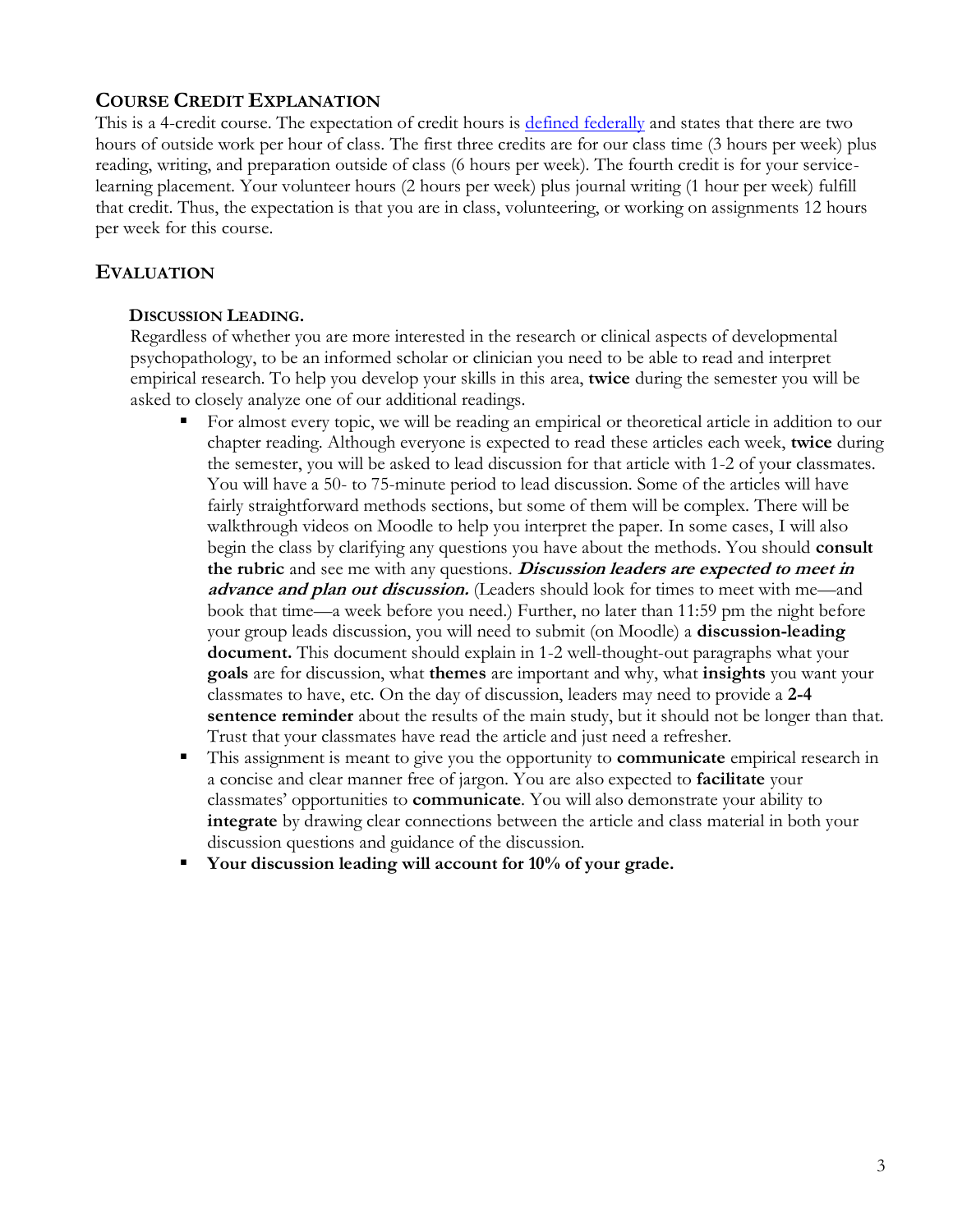### **RESEARCH PAPERS INFOGRAPHICS.**

**Three times** during the semester when you are not leading discussion, you will either work toward or create an infographic about the article.

- **1)** The first time, you will submit a list of several points you would make if you were making an infographic. You should have a "big idea" that you want to share succinctly – most likely through your title. You should then have a couple of points about why this big idea is important, how they did it, what the results are, what the **implications** of those results are, and then the caveats – what were a couple of weaknesses that make us qualify the results. Your points need to be **succinct**. You will then describe what your infographic would look like. What types of visuals would you use and why? You will need to schedule an individual consultation with Kate Blinn before your first assignment is due. Write the date of your meeting in your infographic document. **This accounts for 3% of your grade.**
- **2)** The second time, you will submit the same as above, plus you will submit 2-3 elements as an infographic. That is, you do not need to create a whole infographic about the article, but you need to pick a couple of the points you want to make and submit those as they would appear on a full infographic. Thus, you will have a full description of your infographic and then 2-3 elements presented as an infographic. **This accounts for 5% of your grade.**
- **3)** The third time, you will submit a complete infographic covering the areas above. You will receive feedback on your infographic and then will submit it again. The grades of your initial draft and your rewrite will be averaged to **account for 7% of your grade.**

Your assignments (with the exception of the rewrite) will be due on Moodle **by class time** on the day it will be discussed. You should bring your assignment to class to refer to during discussion. The due date of your rewrite will be one week after you receive feedback.

▪ This assignment gives you the opportunity to **communicate** empirical research clearly in a formal writing assignment. You should demonstrate your ability to discuss the article with others in the field (in this case, me). You will also demonstrate your ability to **investigate** by showing that you can understand and critically analyze the course reading.

## **<sup>G</sup>LASS CASTLE PAPER.**

We will be discussing the memoir *The Glass Castle*. Jeannette Walls had an unusual and stressful childhood, experiencing many factors that put individuals at risk for developing psychopathology. We will use this memoir to discuss risk and resilience as well as the fact that risk is probabilistic and not deterministic. After this discussion, you will write a paper (3-5 pages) addressing the memoir in light of class and reading material. The paper will be **due on 2/25**.

- You will demonstrate your ability to **communicate** in this semi-formal paper. That means you will demonstrate your ability to communicate your analysis, but you will also communicate your own thought process and reaction. Related, you will **reflect** on your reactions to Jeannette's experiences and how they help you to understand risk and resilience. You will **apply** your knowledge from class and readings to Jeannette's case, demonstrating an ability to identify course concepts as they play out in the "real world" and to be critical about the ways in which theories may not fully explain each individual case.
- **This paper will account for 10% of your grade.**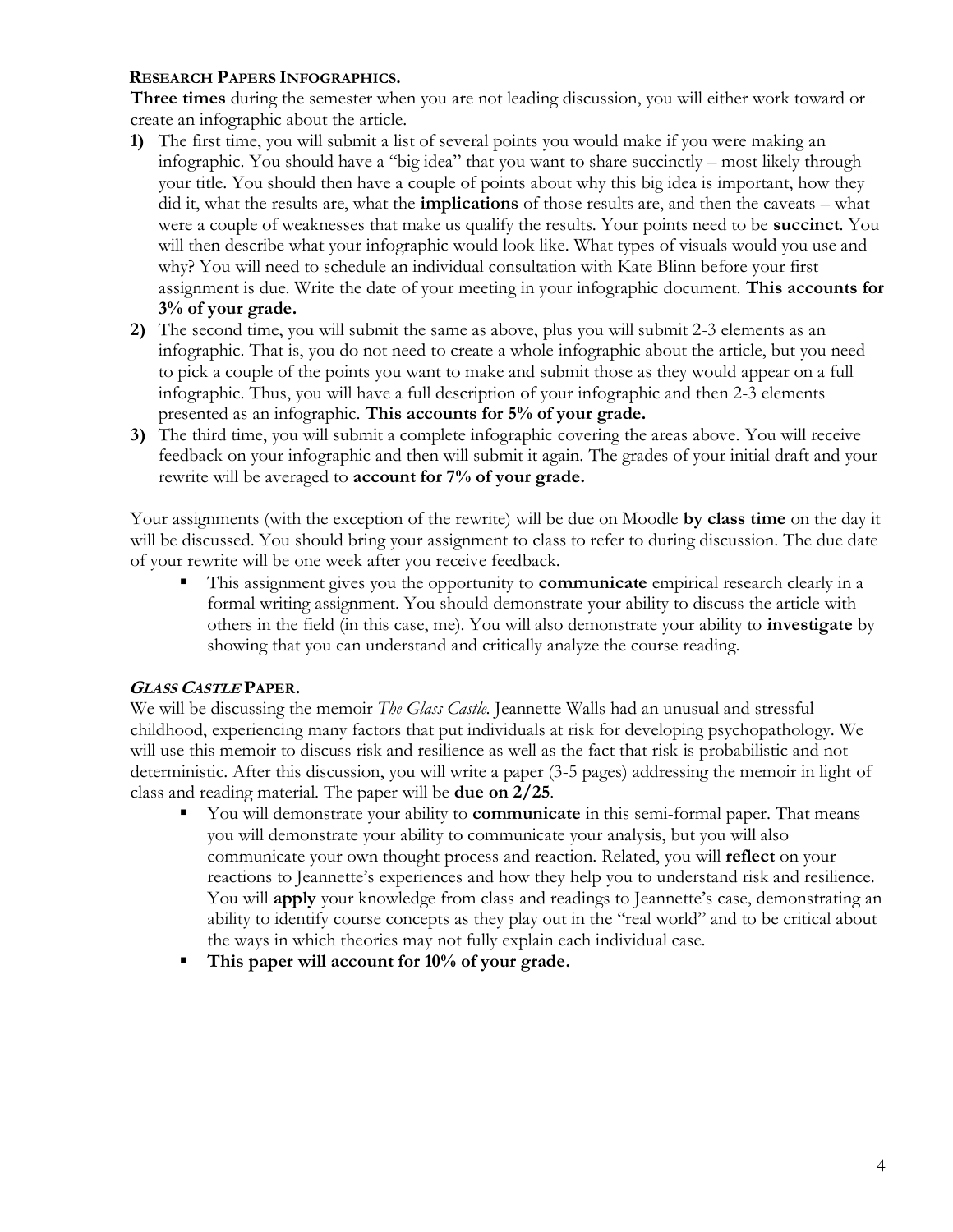## **TOPIC OF INTEREST PAPER.**

There are many topics in developmental psychopathology that we will not have time to cover during the semester. In this paper, you will have the opportunity to **explore a topic** we haven't covered. You have a lot of freedom in the topic you select. You'll need to let me know your **topic by 1/30** and the **paper is due on 3/11**. You could choose a topic in our book that we aren't covering, such as traumatic brain injury. You could also choose a controversy and explore it. For example, are stimulant medications over-prescribed? If so, what are the contributing factors? Is there empirical evidence that they are overprescribed or is this a perception without convincing evidence? These are just two examples among many of topics you can explore. This should be a 5- to 7-page paper and should include at least **five references**. (Excellent papers may have more.) At least four of the references should be from peerreviewed journals. At least two should be original empirical articles (describing a study conducted by the author). The others can be literature reviews if you prefer. See the rubric and guidelines for further information.

For students who would like a more creative option, I would also be open to projects such as podcasts, videos, posters, or other types of work. If you are interested in an alternative approach, please provide your detailed thoughts about what kind of project you would execute when you turn in your topic. There will not be a pre-existing rubric for non-paper projects. You should schedule a meeting with me to discuss it further if you'd like to try something a little different. The reference number requirement will remain the same.

- You will demonstrate your ability to **communicate** about a complex topic or controversy in a formal writing assignment, using clear and concise language as you build a convincing argument. You will **investigate** a topic of your choosing. You should demonstrate curiosity and select a topic that you have genuine interest in. You will demonstrate your ability to collect and evaluate multiple pieces of evidence and to **integrate** the knowledge you gain from multiple sources.
- **This paper (or other project) will account for 15% of your grade.**

### **ASSESSMENT & DIAGNOSIS PAPERS.**

In class, you will conduct an "assessment" of a hypothetical child. We will try to mimic a real-life assessment as much as possible. This means that you will be constrained by time and resources and will have to decide which assessments to get. The point of the exercise is to expose you to some of the complexities of real-life assessment, which rarely follows the neat classifications suggested by texts. You will write a reaction (3- to 4-pages) to this assessment after we conduct it, which will be **due 2/11**. We will conduct the assessment after discussing diagnosis issues but before examining individual psychopathologies in detail. We will conduct a second assessment at the end of the semester after you've had more exposure to specific psychopathologies. You will turn in another short reaction paper (3- to 4-pages, **due 4/15**) after the second assessment. In the second paper, you will discuss whether your approach to assessment has changed over the course of the semester.

- The main goal of these assignments is to give you an opportunity to **apply** course material, including your knowledge about assessment to a case. Rather than having someone else explain the case conceptualization, you will get the opportunity to demonstrate your ability to conceptualize a case and to understand factors that influence as case, and your perception of it. You will **communicate** your thought process and **reflect** on the process in these reflection papers.
- Assessment papers will account for 10% of your grade.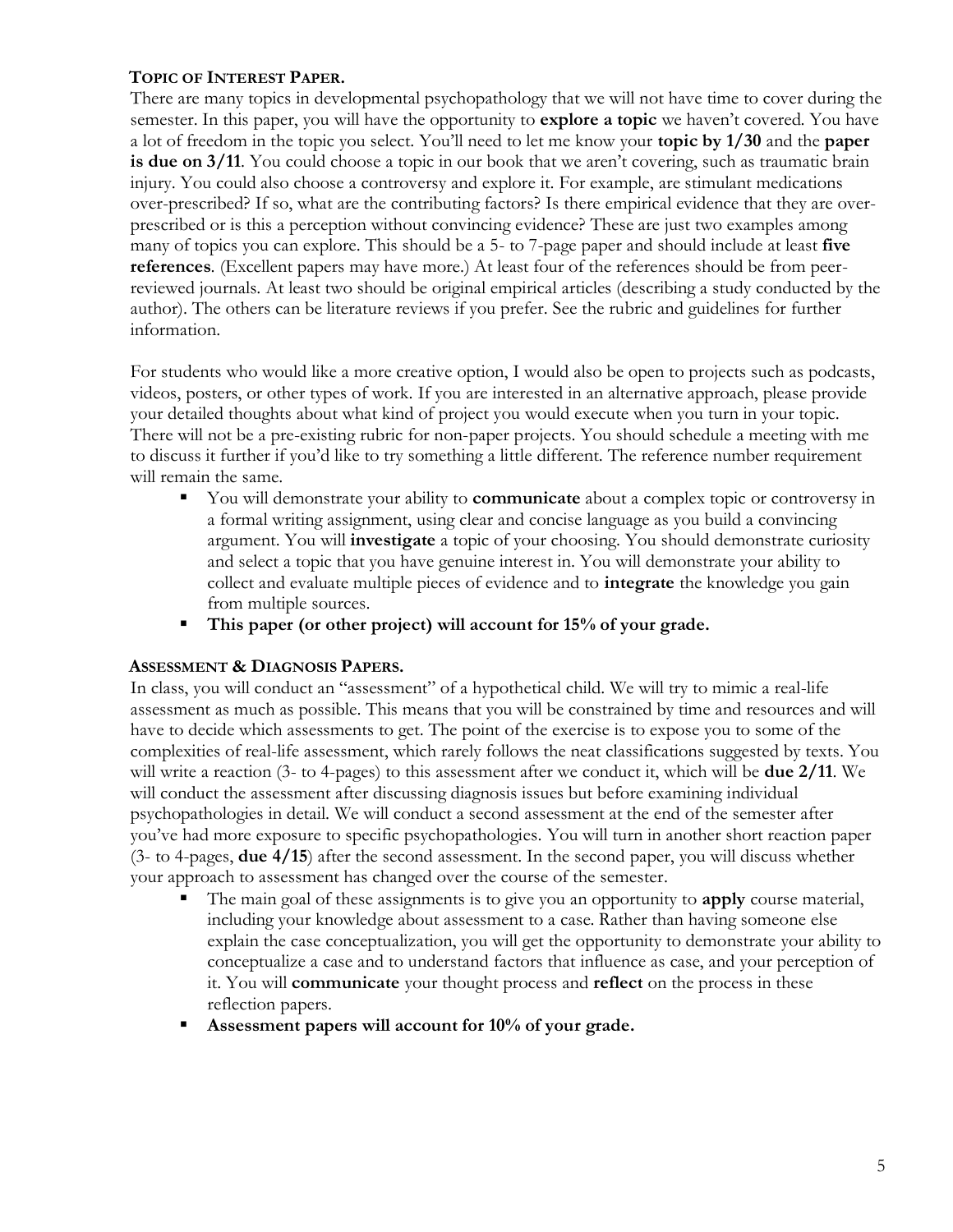### **ATTENDANCE, PARTICIPATION, & QUIZZES.**

Class discussion and participation will be critical to your enjoyment and mastery of the material, and will be expected from everyone. I also reserve the right to give pop quizzes during the semester over your reading. These will be open-note, but not open-book. Pop quizzes will be one or two questions, which should be easily answered if you did your reading, particularly if you took notes. I have never actually had to give a pop quiz, because students tend to take responsibility for their reading. I trust the same will be true this semester.

- Participation gives you the chance to **communicate** and to **investigate** by inquiring about topics and sharing your analysis.
- Attendance, participation, and quizzes will account for 5% of your grade.

### **FIELD PLACEMENT.**

To enhance your understanding of developmental psychopathology you will spend **two hours per week** as a volunteer in a local agency serving typically or atypically developing children or adolescents or serving adults with mental or cognitive health problems. You may want to contact Jana Schroeder, Director of Civic Engagement to register as a volunteer and to investigate volunteer opportunities in the community. I have attached a list of recommended sites that includes a brief sketch of the placement and a contact person. When you set up your placement, please let the contact person know that you are participating in a class and verify that the placement will include interaction or observation, rather than solely secretarial work. The goals and expectations for the placement are outlined to help facilitate this discussion. You are responsible for making contact and setting up your placement, but I will help in any way that I can. **You need to make first contact (not first attempt – actual contact) by 1/19, and have your placement finalized by 1/26.** You are expected to make **<sup>10</sup> visits of 2 hours each** to your placement over the course of the semester. As there are 15 weeks in the semester, you cannot do more hours a week for fewer weeks. It's important to be at your placement site for 10 weeks so that you have time to get to know the clients over a longer period, so that you see a wider variety of behavior (from both staff and clients), and so that you can connect your experience to class material as we go along. However, you will not be penalized if you complete all of your hours in 9 weeks. If you complete all of your hours (20) in fewer than 9 weeks, there will be a grade penalty. (There will also be a grade penalty if you do not complete all of your hours. Your maximum grade will be the percentage of hours you completed – thus, if you complete 18 of 20 hours, the highest grade you can earn is a 90.) If you have access to a car, you can arrange your visits at a time that is convenient to both yourself and the agency. **If you do not have access to a car, you will need to use the Earlham shuttle.** Please review the CCCE Shuttle Information (hours, regulations, etc.) **before contacting your placement**: http://earlham.edu/community-engagement/community-engagement-shuttle/ You will be required to keep a log of your hours (signed by someone at your placement) and a journal of your weekly experiences. **If you fail to have someone sign your log, you will not be able to count those hours.**  You must submit your **signed** time sheet **every week**. If you forget to hand in your time sheet, you can hand it in at a later date (for a small penalty). Repeated failures to turn in your timesheet promptly will seriously negatively affect your grade. Journal entries should reflect your reactions to the treatment setting and the patients/clients/individuals you encounter (**while preserving confidentiality**.) They may be brief (1.5-2 pages per week, typed), but should demonstrate your **efforts to integrate your field experience with what you have learned in class each week**. They should include **critical reflections** on your experiences. (For example: What are you learning in your visits & how does it compare to class? What do you wonder about? What do you think of the program in which you are placed? Are the individuals getting the kind of help they need?) Most weeks, you will have **prompts** that you should respond to **in addition to observations** you are making. You will also be required to do some look up relevant empirical and theoretical articles related to what you are seeing in your placement. These will help you write your final paper (see below, #8). You will be asked to **turn in your**  *journals at five points during the semester.* Journals should be uploaded to Moodle by 11:59 pm on the due date.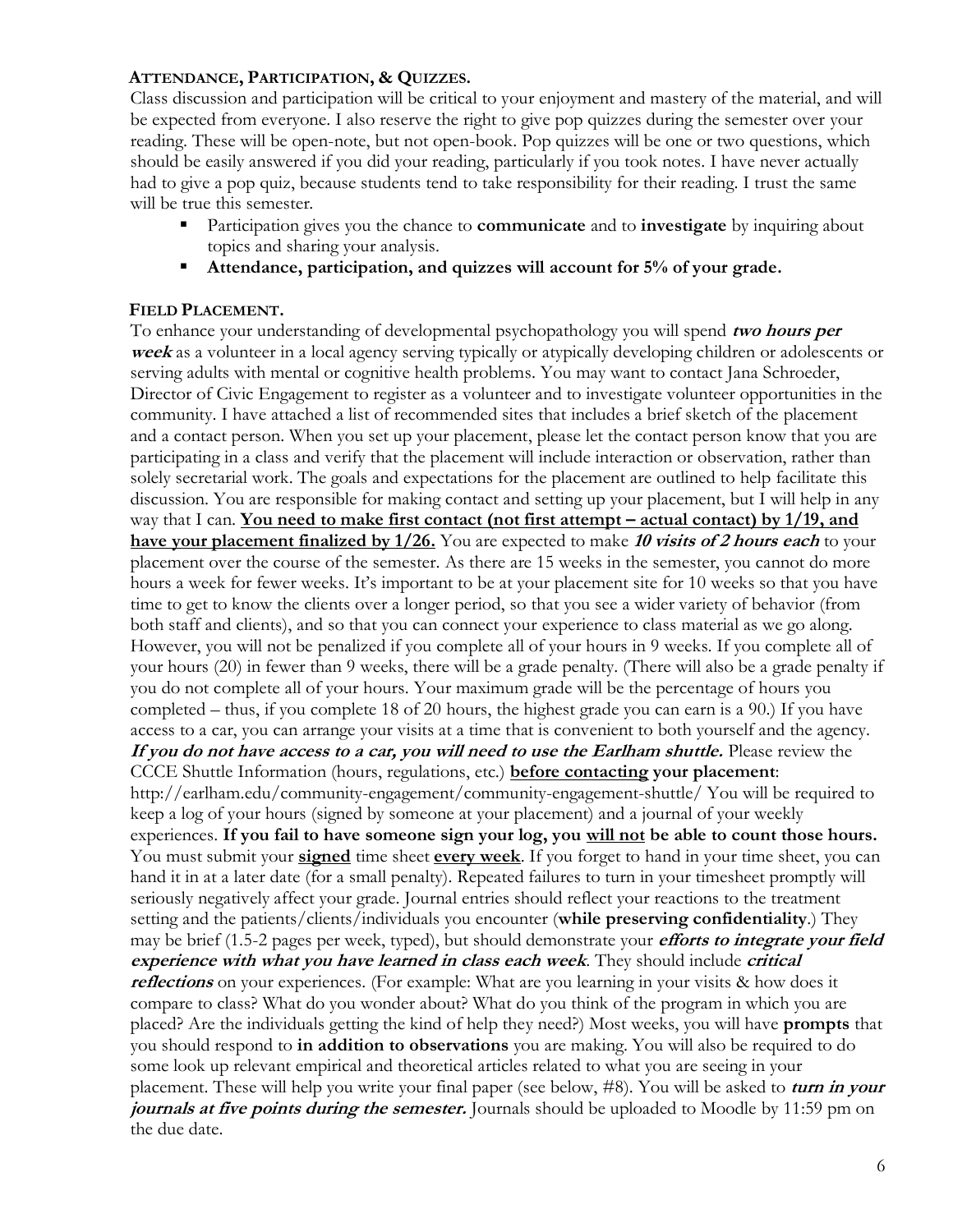- Your field placement gives you the opportunity to **diversify** your experiences. You should demonstrate a willingness to embrace your placement experience. You should seek out opportunities that challenge you, whether in the placement you select, your interactions at your placement, or both. You will have several opportunities to demonstrate your willingness and ability to **reflect** on your experiences, your values, your career aspirations, and how those intersect with your education and placement experience. You will also have the opportunity to **apply** and **integrate** your knowledge with what you observe in your placement.
- Your field placement and journal writing will account for 15% of your grade.

### **FINAL PAPER.**

To integrate your fieldwork and your coursework, you will be asked to write a final paper that is based on both. Your 10- to 12-page paper will **apply a developmental psychopathology framework** to some aspect of your fieldwork. You could present a case that illustrates concepts/models/pathways we discussed in class; you could discuss the risk and resilience you see in your placement in the context of research; you could discuss equifinality and multifinality in your placement; you could critically evaluate the treatment program you observed; you could propose an ideal treatment/prevention program that would benefit the individuals you observed; or you could develop a social policy proposal addressing needs or problems you encountered in your fieldwork. The paper should include reference to class materials (clearly showing an understanding of the DP framework), your placement, and additional research on your chosen topic. You will need at least **seven** resources, at least **five** of which must be **peer-reviewed empirical or theoretical articles**. At least **two** of those must be empirical articles (original research) not covered in class. **Keep in mind that your final paper is serving as your final exam, and should clearly demonstrate that you have accomplished the goals set forth in the course.** This paper will include formal writing and argument (unlike your journal responses, which are somewhat informal). You will tell me your general topic on **4/1**, and will turn in an outline for feedback on **4/22**. Your paper is due on **5/2**.

- All goals (including Earlham Learning Goals, Psych Department goals, and Specific Course Goals) in the class are relevant to this paper. You should review all of them before beginning your paper and after you complete your first draft.
- Your final paper will account for 15% of your grade.

## **PRESENTATION.**

On the last day of class **(4/27)** or on exam day **(5/2)**, you will make a 10- to 15-minute presentation to the class. Your presentation can be about your placement/final paper, about your topic of interest paper, or a combination of the two. The decision is up to you. People who are presenting on similar topics or about similar placements should consult so that the presentations are not redundant. You can use a PowerPoint presentation if you want, but this is more of an **informal presentation** that is meant to be an educational experience for your classmates and an opportunity to have a conversation about your experiences and knowledge. That is, you should prepare for it, know what you're going to say, and be thoughtful, but also be relaxed and really think of it as a conversation. You should let me know your topic by **4/10.**

- This assignment will give you the opportunity to **communicate** about your placement and/or topic of interest in a way that demonstrates your ability to **integrate** and **apply**  course material and outside information (whether through the topic of interest or through your placement). Your ability to critically evaluate information should be demonstrated.
- Your presentation will account for 5% of your grade.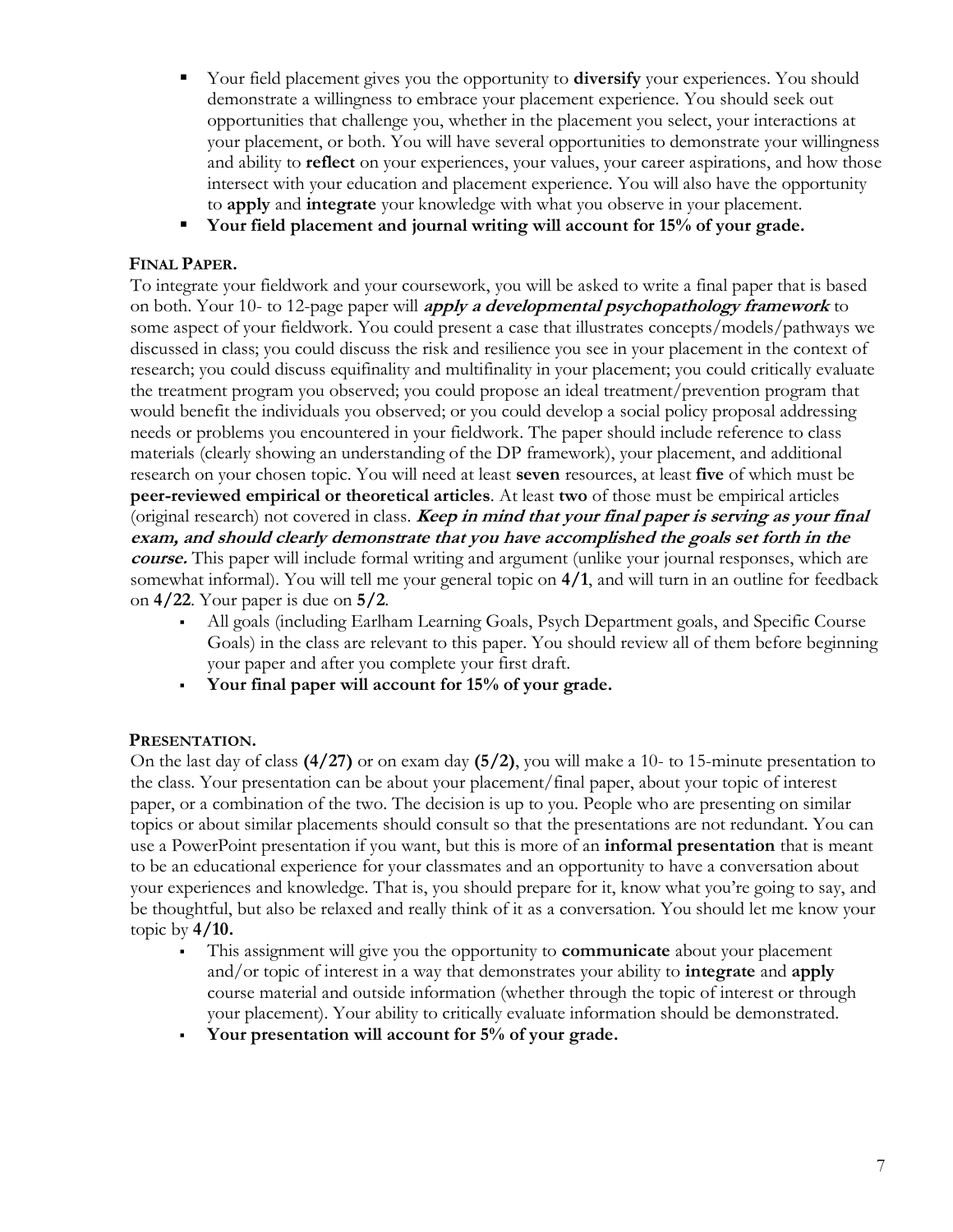## **EXTRA CREDIT.**

- Case Study Examination. We have several case studies available for each of our topics. For each topic, I will ask the whole class to read one case and we will talk about it during the lecture for that topic. We will not have time to address each case available for each topic, but case studies can improve our ability to apply the academic information learned in class. For **up to 2 extra credit points** on your final paper per case, you can write a short 2-page reaction to it. Your goal will be to **integrate** the class material in your reaction, **use critical thinking** to understand the case, and to discuss **questions raised** by the case study. Most case studies have discussion questions at the end. Some of these are better than others. You can address them in your paper, but you don't have to. On the schedule, you will sometimes see multiple "Optional Cases" for one topic. You only need to address one of them for each paper.
- **You can earn a total of 10 extra credit points on your final paper.**

## **LATE/MAKEUP POLICY**

*Reports/Journals/Papers:* If you do not turn in your signed logs on the day that your journals are due, you will have a 5% penalty on your journals per day that the logs are late. If you do not turn in your reports, papers, and journals on time, you will lose a letter grade for the first 24 hours that it is late, and another letter grade for each part of 12 hours thereafter. Thus, the best grade that can be received on a paper turned in 2 hours late is a B, a C for a paper turned in 25 hours late, and a D for a paper turned in 37 hours late. You will have ample time to complete your written assignments. If you choose to wait until the last minute you run the risk that your computer dies, you catch the flu, or you have a death in the family. **These will not be excuses for late assignments and you will be penalized, so do not procrastinate.** Most assignments are due on Moodle. Some are due by class time, others due by 11:59 pm. **Failure to attach files or attaching corrupted files is not an excuse for late work.** I recommend that you sign on to a different computer than the one you where you uploaded your file and try and download it to make sure it is uploaded properly. You are responsible for backing up your work. (See below for technology guidelines.)

*Quizzes:* Should these be given, they cannot be made up for any reason.

## **GRADING:**

| Discussion Leading              | $10\%$ (5% each) |
|---------------------------------|------------------|
| Research Paper Infographics     | 15%              |
| Glass Castle Paper              | 10%              |
| Topic of Interest Paper         | 15%              |
| Assessment 1                    | $5\%$            |
| Assessment 2                    | $5\%$            |
| Placement (Journals, etc.)      | 15%              |
| Final Paper                     | 15%              |
| Presentation                    | $5\%$            |
| Attendance, Participation, etc. | $5\%$            |
| Total                           | 100%             |

Your final grade will be calculated according to the following formula.

A: 94%+; A-: 90%-93.9%; B+: 88%-89.9%; B: 84%-87.9%; B-: 80%-83.9%; C+: 78%-79.9%;

C: 74%-77.9%; C-: 70%-73.9%; D: 65%-69.9%; F: < 65%

Please note that I do not round grades. A 79.9999 is a C+, no exceptions.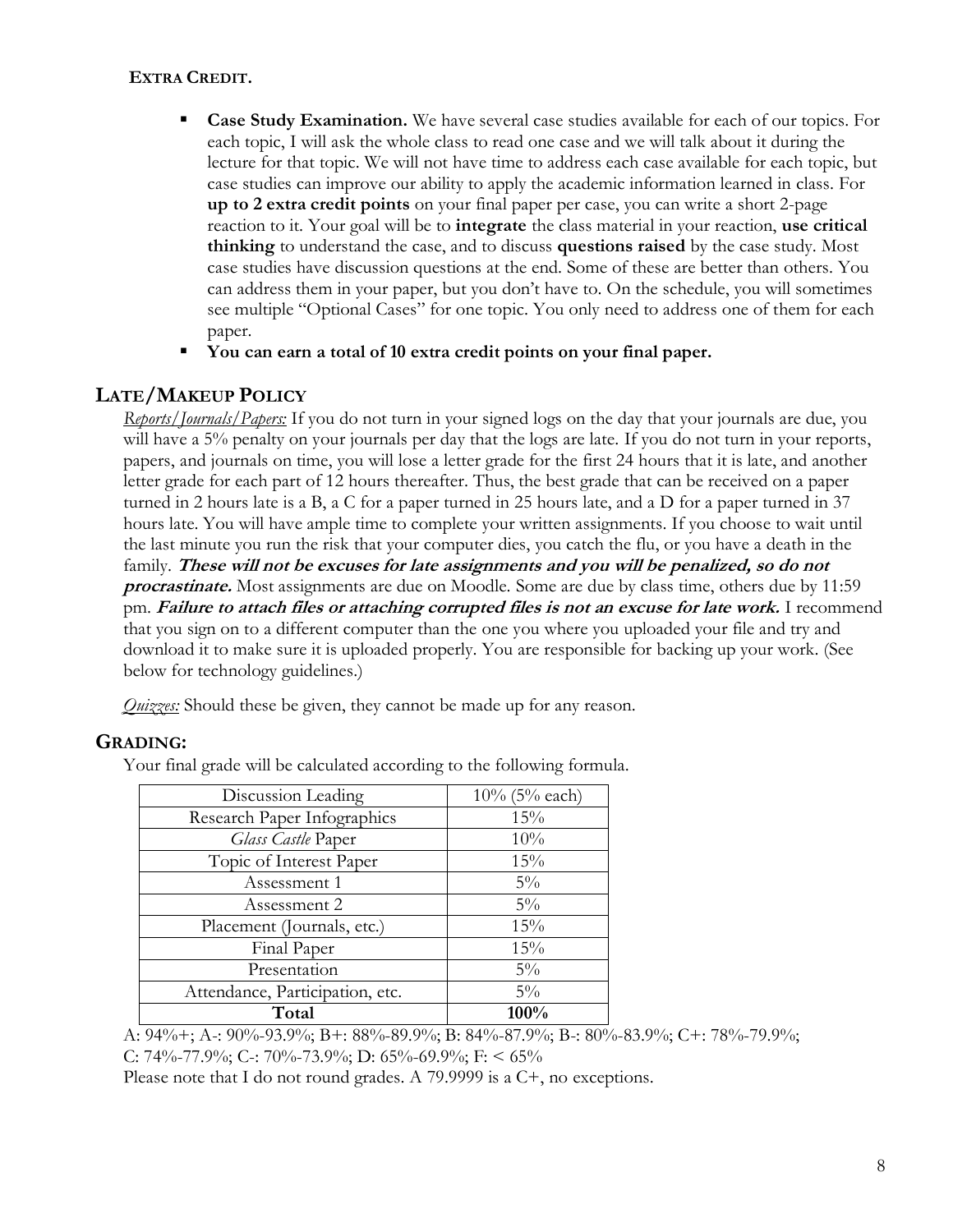## **OFFICE HOUR:**

I am happy to schedule times to meet with you outside of class. You are welcome to drop in. Please be understanding if I am in my office, but preparing something else. We can pick a time then for you to come back, if that is the case. You can also make appointments with me using rachaelreavis.youcanbook.me. Please be courteous and arrive on time for your meeting. If you arrive late or do not come (without informing me well in advance), then this takes away from time I could be spending with other students. If you cannot make it to your scheduled appointments, then we may have to limit our meetings to class time and via email. My schedule will also be posted on my door. You can examine it for likely times that I may be in my office. Directly before classes I teach is generally not a good time for meetings.

## **TECHNOLOGY GUIDELINES<sup>1</sup> :**

As stated above, technology problems will not excuse late work. Technological problems are a fact of life. They are not considered unforeseen issues. (Your dorm falling into a sinkhole would qualify as "unforeseen"). You need to develop work habits that take potential technological problems into account. These habits will serve you in your career. Start early and save often. Always keep a backup of your work. Carbonite and Backblaze are two services that will automatically back your work up into a cloud. Or you can invest in an external hard drive. Or you can email yourself your work.

Inkless printers, computer viruses, lost flash drives, corrupted files, incompatible formats, WiFi connectivity problems – none of these unfortunate events should be considered an emergency. Take the proper steps to ensure that your work will not be lost forever. Learn the locations and operating hours of all the computer labs on campus. Do not procrastinate.

Know the resources on campus for technical problems with connectivity or Moodle. The Help Desk will need time to assist you. Again, don't procrastinate.

## **ACADEMIC HONESTY:**

All students are expected to conduct themselves with honesty and integrity in this course. The honor code is both a privilege and a responsibility, and you are expected to take it seriously. **Suspected infractions, such as plagiarism, fabrication of reports, incorrect reporting of placement hours, violating client confidentiality, and cheating will be treated seriously and will be reported. Professional misconduct in a placement setting will result in an F for the course.**Furthermore, if you are aware of a violation of academic integrity, it is your responsibility to take action. Violations may result in a 0 for the assignment, a 0 for the class portion (such as the service-learning placement), or failure of the course.

Learning to think for yourself, assess information judiciously, and speak and write effectively in your own voice is at the heart of a liberal arts education and global citizenship. Treasure and cultivate these skills. Papers and other work, including digital creations, downloaded or copied from other sources, or in which words or ideas belonging to others have been deliberately misrepresented as your own, will receive an automatic F, as they thwart your learning process and damage the integrity of knowledge-discovery. If you have questions about how to find, integrate, and properly cite sources, never hesitate to ask for help.

An excellent place to find help in knowing when and how to cite others' work appropriately can be found on the Libraries page: [http://library.earlham.edu/friendly.php?s=academic\\_integrity.](http://library.earlham.edu/friendly.php?s=academic_integrity) The site also includes Earlham's full statement on academic integrity and procedures for addressing academic violations of the Student Code of Conduct.

 $\overline{a}$ 

<sup>&</sup>lt;sup>1</sup> Drawn from material by George H. Williams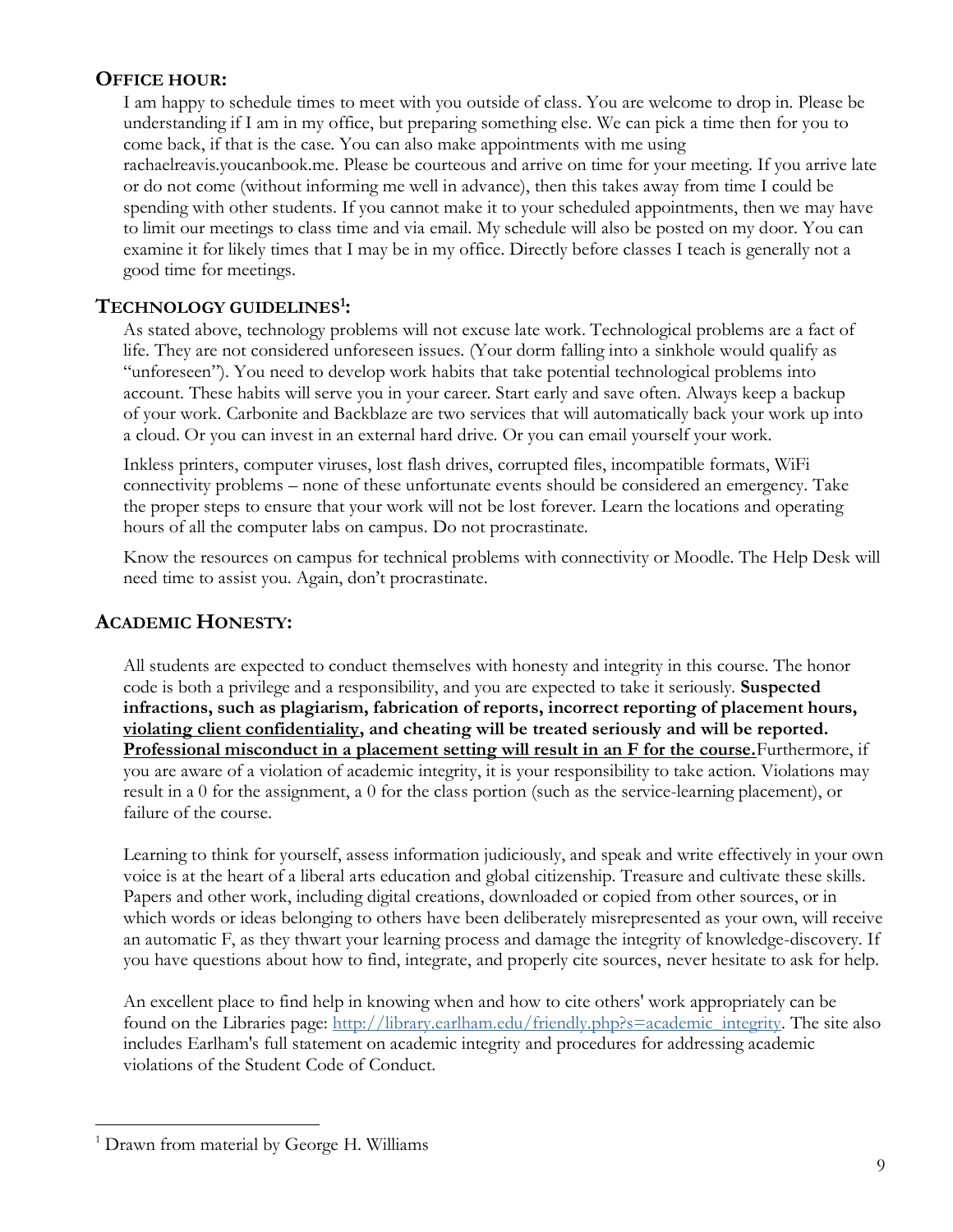## **STUDENTS WITH DISABILITIES:**

Students with a [documented disability](https://earlham.edu/policies-and-handbooks/academic/policy-on-student-learning-disabilities/) (e.g., physical, learning, psychiatric, visual, hearing, etc.) who need to arrange reasonable classroom accommodations must request accommodation memos from the Academic Enrichment Center and contact their instructors each semester. For greater success, students are strongly encouraged to visit the [Academic Enrichment Center](http://earlham.edu/academic-enrichment-center/) within the first two weeks of each semester to begin the process.

## **EMAIL ETIQUETTE:**

**When you communicate with me or with people at your placement, you should follow professional guidelines.** Use proper etiquette and use your own resources to try and find the answer first. For example, check to see if Moodle or your placement website has the information that you are looking for before you contact someone.

Please use appropriate etiquette when you e-mail: (a) begin with a greeting; (b) explain who you are and your purpose in contacting the individual; (c) end with an appropriate signature. Don't forget to use spell-check! Review your email and make sure that you haven't assumed that the reader knows information that they would be unlikely to know. Also remember that while it is appropriate to address faculty by their first names at Earlham, communication with those in the community should be more formal (last names) unless you are told otherwise or unless they sign emails or introduce themselves by first name only.

## **Example of appropriate e-mail format:**

'Dear Ms./Mr./Dr<sup>2</sup>. [NAME],

My name is [YOUR FULL NAME] and I am in Rachael Reavis' Developmental Psychopathology course at Earlham College<sup>3</sup>. We are required to volunteer for two hours a week in the community, and I am interested in working at [PLACEMENT SITE]. If you have a need for a volunteer, is there a time that I could come in or that I could call and discuss volunteer possibilities? If you are the wrong person to contact, can you please point me in the correct direction? You can reach me via email or on my cell phone [(###-###-####)]. I look forward to hearing from you. Thank you,

 $\overline{a}$ 

[YOUR NAME]'

**Example of inappropriate e-mail format** (lack of greeting; no personal identification; no reference to course name/section; no signature; spelling errors; inappropriate language):

'my prof said i could work here. when should I start?'

Proper e-mail etiquette is *extremely* important in that (a) it enables me and others to be more efficient in helping you because we won't lose time trying to figure out who you are or what you are asking; (b) it is a vital skill to have in the 'real world'; and (c) it encourages positive relationships between Earlham and the broader community. **Professional relationships necessitate professional e-mail correspondence.** Thanks in advance for your cooperation!

<sup>&</sup>lt;sup>2</sup> Although we use first names here at Earlham, you should always use last names with the public unless you are instructed by them to do otherwise.

<sup>3</sup> Earlham is not the only school in Richmond, and students from IU-East and other regional schools work in the community to. Be sure to be clear about who you are & where you are coming from.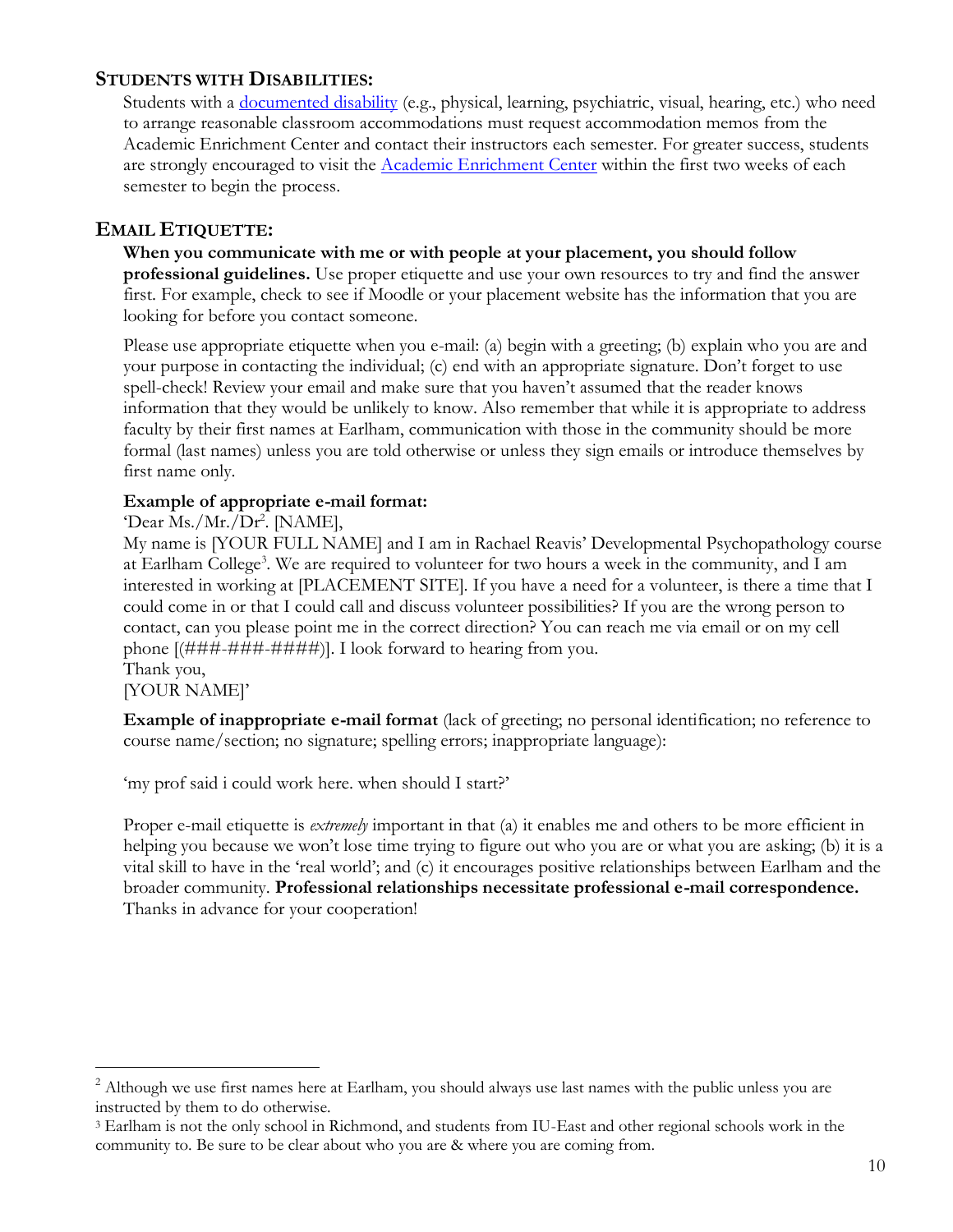| $1/12$ , Day 1  | Topic: Syllabus, Service Learning Placements                                                                                                                                                                                                                           |
|-----------------|------------------------------------------------------------------------------------------------------------------------------------------------------------------------------------------------------------------------------------------------------------------------|
| $1/16$ , Day 2  | Topic: Introduction<br>Reading: Ch 1, Casebook p. 1-7, Case 28<br>Make first contact (not first attempt) by 1/19                                                                                                                                                       |
| $1/19$ , Day 3  | Topic: Introduction<br>Reading: Masten, 2006                                                                                                                                                                                                                           |
| $1/23$ , Day 4  | <b>Topic:</b> Normal Development<br><b>Reading:</b> Ch 2; Ch. 6, p. 159-167                                                                                                                                                                                            |
| $1/26$ , Day 5  | Topic: Normal Development<br>Reading: Boyer & Nelson, 2015<br>Placement should be finalized by class time,<br>with a visit scheduled for next week.<br>Journal Entries 1 & 2 due 1/28 by 11:59pm                                                                       |
| $1/30$ , Day 6  | <b>Topic:</b> Diagnosis & Assessment<br><b>Reading:</b> Ch. 3, Ch. 16, DC 0-3 Guidelines for<br>Diagnosis<br>Topic for Topic of Interest Paper due by<br>11:59pm                                                                                                       |
| $2/2$ , Day 7   | <b>Topic:</b> Diagnosis & Assessment<br><b>Reading:</b> Case Screening                                                                                                                                                                                                 |
| $2/6$ , Day 8   | Topic: Diagnosis & Assessment<br><b>Reading:</b> Case Screening Discussion                                                                                                                                                                                             |
| $2/9$ , Day 9   | <b>Topic:</b> Focus on Risk Factors<br>Reading: Ch. 14<br><b>Optional Cases:</b> Case 23; DC 0-3 Case 206; DC<br>0-3 Case 905<br>Assessment Paper 1 (Diagnosis, Rationale,<br>and Reaction) due Sunday (2/11) by 11:59pm                                               |
| $2/13$ , Day 10 | Topic: Focus on Risk Factors<br>Reading: Sternberg, Baradaran, Abbott, Lamb, &<br>Guterman, 2006<br>Journal Entries 3, 4, 5 due 2/14 by 11:59pm<br>(Remember that if even if you don't volunteer<br>one week, you still need to complete the<br>prompt for that week.) |
| 2/19            | No Class, Early Semester Break                                                                                                                                                                                                                                         |
| $2/20$ , Day 11 | Topic: Resilience & Risk<br><b>Reading:</b> The Glass Castle; Watch Risk/Resilience<br>video series (linked on Moodle, $\sim$ 20 minutes<br>total)                                                                                                                     |
| $2/23$ , Day 12 | <b>Topic:</b> Autism Spectrum Disorders<br>Reading: Ch. 5, Cases 1<br><b>Optional Cases:</b> Case 2, Case 3<br>Glass Castle Paper due Sunday (2/25) by<br>11:59 pm.                                                                                                    |
| $2/27$ , Day 13 | Topic: Autism Spectrum Disorders<br>Reading: Burkett, Morris, Manning-Courtney,<br>Anthony, & Shamley-Ebron, 2015                                                                                                                                                      |
| 3/2, Day 14     | <b>Topic:</b> Intellectual Disability<br>Reading: Ch. 4, Case 5                                                                                                                                                                                                        |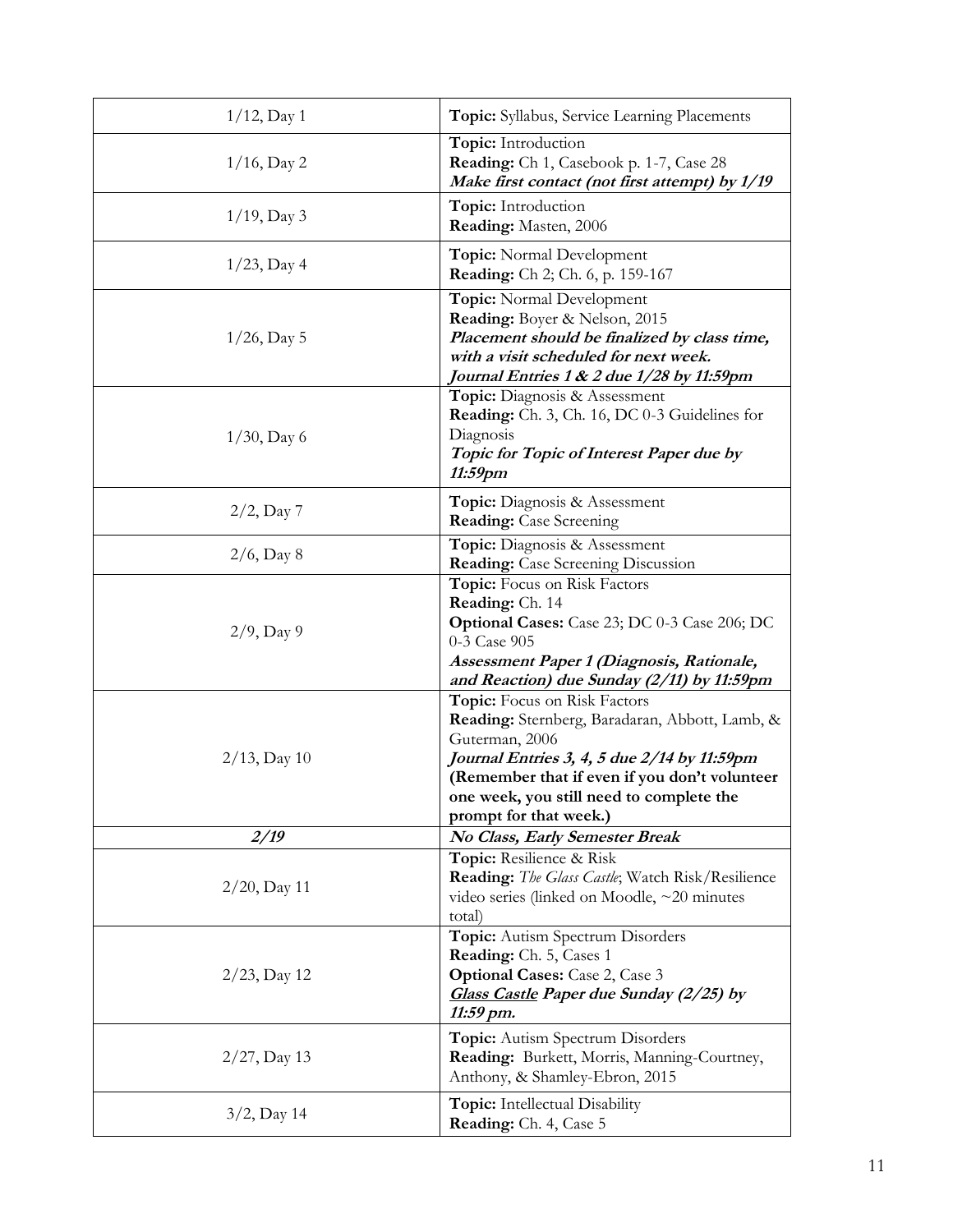|                 | Topic: AD/HD, LD                                     |
|-----------------|------------------------------------------------------|
| $3/6$ , Day 15  | Reading: Ch. 7, Case 19                              |
|                 | Optional Cases: Case 4; DC 0-3 Case 403              |
|                 | Topic: AD/HD, LD                                     |
|                 | Reading: Galéra, Côté, Bouvard, Pingault,            |
| $3/9$ , Day 16  | Melchior, Michel, Boivin, & Tremblay, 2011           |
|                 | Topic of Interest Paper due Sunday (3/11) by         |
|                 | 11:59pm                                              |
| 3/13, 3/16      | No Class, Spring Break                               |
|                 | Topic: ODD/CD                                        |
| $3/20$ , Day 17 | <b>Reading:</b> Ch. 6, 10; Case 20                   |
|                 | <b>Optional Case:</b> Case 21                        |
|                 | Journal Entries 6, 7, & 8 due by 11:59pm             |
|                 | Topic: ODD/CD                                        |
| $3/23$ , Day 18 | Reading:                                             |
|                 | Cauffman, Fine, Thomas, & Monahan, 2017              |
|                 | Topic: Gender Identity & Gender Dysphoria            |
|                 | Reading: Atlantic article; Olson, Key, & Eaton,      |
| $3/27$ , Day 19 | 2015; Case 26                                        |
|                 | <b>Optional Case: DC 0-3 Case 205</b>                |
|                 | Topic: Mood Disorders & Anxiety                      |
|                 | <b>Reading:</b> Ch. 8 & 9; Cases 11 & 15             |
| $3/30$ , Day 20 | <b>Optional Cases:</b> 7-10, 12, 16-18; DC 0-3 Cases |
|                 | 201-204b                                             |
|                 | Topic for Final Paper due Sunday (4/1)               |
|                 | by 11:59pm                                           |
|                 | Topic: Mood Disorders                                |
| $4/3$ , Day 21  | Reading: Gonzales-Backen, Bámaca-Colbert, &          |
|                 | Allen, 2016                                          |
|                 | Topic: Summing Up & Revisiting                       |
|                 | <b>Reading:</b> Case Screening #2                    |
| $4/6$ , Day 22  |                                                      |
|                 | Journal Entries 9, 10, & 11 due Sunday (4/8)         |
|                 | by 11:59pm                                           |
|                 | Topic: Summing Up & Revisiting                       |
|                 | <b>Reading:</b> The Glass Castle                     |
| $4/10$ , Day 23 |                                                      |
|                 | Topic for Final Presentation due 4/10                |
|                 | by 11:59pm.                                          |
|                 | No class, Rachael out of town                        |
| 4/13            |                                                      |
|                 | Assessment Paper 2 due Sunday (4/15)                 |
|                 | by 11:59pm.                                          |
|                 | No class, EPIC Expo                                  |
|                 |                                                      |
| 4/17            | Students are required to attend at least one poster  |
|                 | session and one symposium. Two-paragraph             |
|                 | summary due Wednesday (4/18) by 11:59pm              |
|                 | via Moodle                                           |